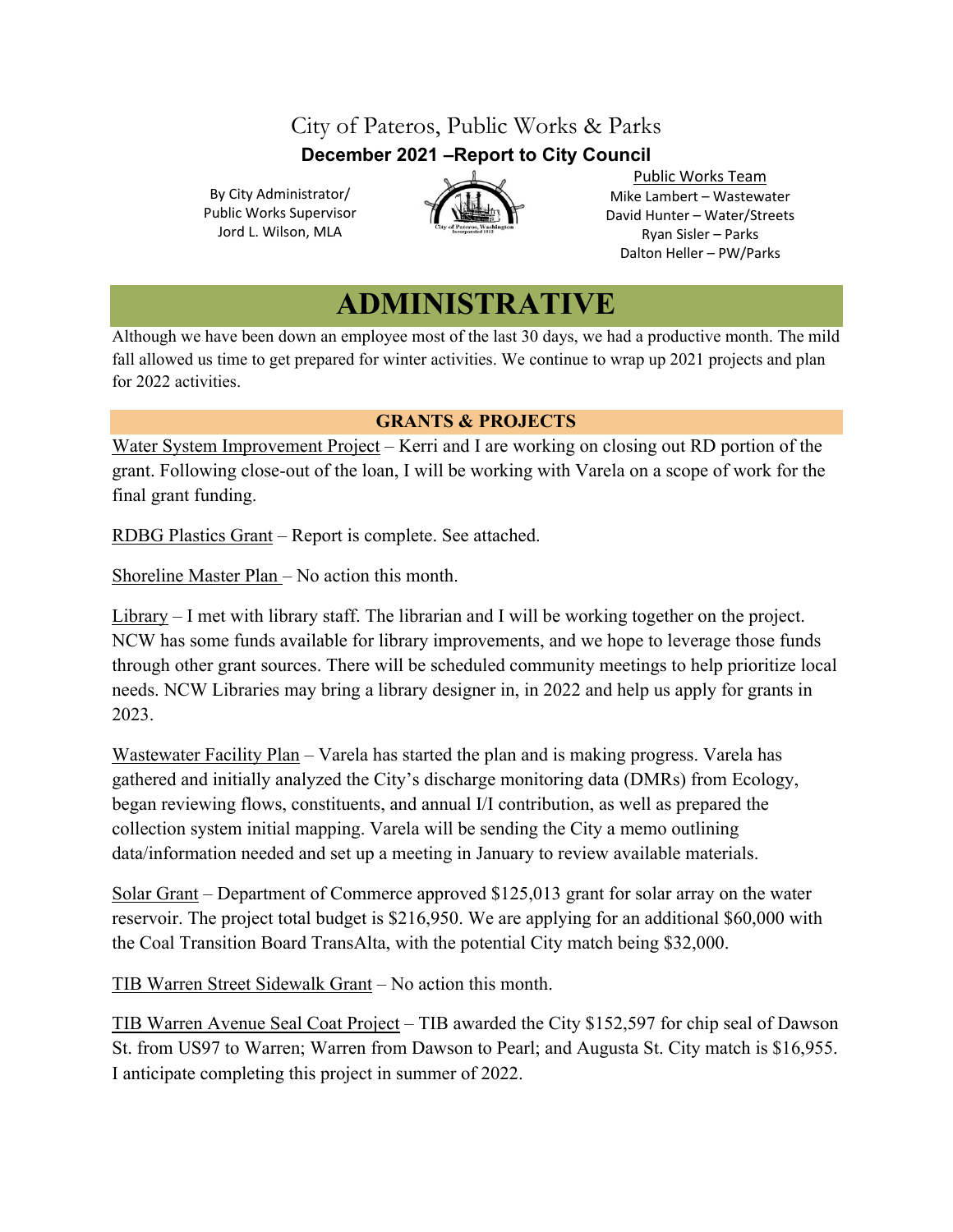## **PLANNING & ECONOMIC DEVELOPMENT**

Welcome Center Project – Project Committee: Mayor Anders; Jord Wilson; Kerri Wilson; George Brady; Megan Sherrard; Kurt Danison; Consultant/Monte Graybeal.; Mayor Elect Hook

The Committee has met twice and has begun prioritizing issues and needs of the project. Priorities include: (1) Maintain/increase visibility from US97, (2) Increase aesthetics with landscaping and reduce pavement along Commercial Avenue, (3) increase downtown businesses exposure with wayfinding tenant signs, (4) make tenant signage more accessible and less expensive, (5) ensure project to be sustainable with city funds and resources.

Capital Improvement Plan – The CIP Survey open period has been extended until January  $15<sup>th</sup>$ . The survey received 49 responses. Please encourage your neighbors to fill out the survey, as it is very helpful in identifying community priorities.

# **PUBLIC WORKS**

Public Works welcomes Dalton Heller to Public Works/Parks. Mike has returned after being out a couple of weeks sick. David was able to cover sewer testing in Mike's absence.

### **NOV./DEC. ACTIVITIES**

- $\checkmark$  Winterization of facilities and equipment.
- $\checkmark$  Trees mulched
- $\checkmark$  Hosted Christmas in the City event.
- $\checkmark$  Snow equipment prepared and anti-icing activities started.
- $\checkmark$  Winterization of equipment & fleet continued
- $\checkmark$  Train new hire
- $\checkmark$  CEUs completed for 2021 Water and Wastewater cycle.
- $\checkmark$  Holiday lights and banners putup.
- $\checkmark$  Annual water and sewer testing completed.
- $\checkmark$  In-street pedestrian signs moved for snow plowing.

#### **DEC. /JAN. PLANNED ACTIVITIES**

- Work on Winter Barn Project
- $\div$  Finalize steel bracing fabrication and installation.

| <b>4TH QUARTER</b>                     |            |                 |                 |     |                |              |
|----------------------------------------|------------|-----------------|-----------------|-----|----------------|--------------|
| <b>PUBLIC WORKS PERPETUAL CALENDAR</b> |            |                 |                 |     | $\frac{9}{6}$  | ✓            |
| <b>OCTOBER</b>                         | <b>WK1</b> | WK <sub>2</sub> | WK <sub>3</sub> | WK4 |                |              |
| Fertilze Lawns                         |            |                 |                 |     | $\mathbf 0$    |              |
| Preliminary Holiday                    |            |                 |                 |     |                | ✔            |
| Inspection                             |            |                 |                 |     | 100            |              |
| Inspect street lights, trail           |            |                 |                 |     |                | ✔            |
| lights, mall lights.                   |            |                 |                 |     | 100            |              |
| Prep snow removal                      |            |                 |                 |     |                |              |
| equipment                              |            |                 |                 |     | 100            |              |
| Winterize irrigation and park          |            |                 |                 |     |                | ✔            |
| facilities                             |            |                 |                 |     | 100            |              |
| Leaf removal                           |            |                 |                 |     | 100            |              |
|                                        |            |                 |                 |     |                |              |
| Snow & Ice logs prepared               |            |                 |                 |     | 100            | $\checkmark$ |
|                                        |            |                 |                 |     |                |              |
| <b>NOVEMBER</b>                        | <b>WK1</b> | WK <sub>2</sub> | WK <sub>3</sub> | WK4 | $\frac{9}{6}$  | ✔            |
| Winterize irrigation and park          |            |                 |                 |     |                | ✓            |
| facilities                             |            |                 |                 |     | 100            |              |
| Take down tennis nets                  |            |                 |                 |     | 100            | ✔            |
| Prep Mall for witner snow              |            |                 |                 |     |                |              |
| removal                                |            |                 |                 |     | 100            |              |
| Pull docks from Methow                 |            |                 |                 |     | $\overline{0}$ |              |
| Prep snow removal                      |            |                 |                 |     |                | ✔            |
| equipment                              |            |                 |                 |     | 100            |              |
| Meter & hydrant winterization          |            |                 |                 |     |                |              |
|                                        |            |                 |                 |     | 10             | ✔            |
| Hang Holiday Decorations               |            |                 |                 |     | 100            |              |
|                                        |            |                 |                 |     |                |              |
| Ensure DOH & ECY Annual                |            |                 |                 |     |                |              |
| Testing requirements are met           |            |                 |                 |     | 100            |              |
| Pull in-street pedestrian signs        |            |                 |                 |     |                | ✔            |
| for winter plowing                     |            |                 |                 |     | 100            |              |
| <b>DECEMBER</b>                        | <b>WK1</b> | WK <sub>2</sub> | WK <sub>3</sub> | WK4 | %              | ✔            |
| Shop Organization                      |            |                 |                 |     |                |              |
| <b>Facility Maintenance</b>            |            |                 |                 |     | 25             |              |
| Fleet/equipment Service                |            |                 |                 |     | 10             |              |
|                                        |            |                 |                 |     | 20             |              |
| Snow removal                           |            |                 |                 |     | 50             |              |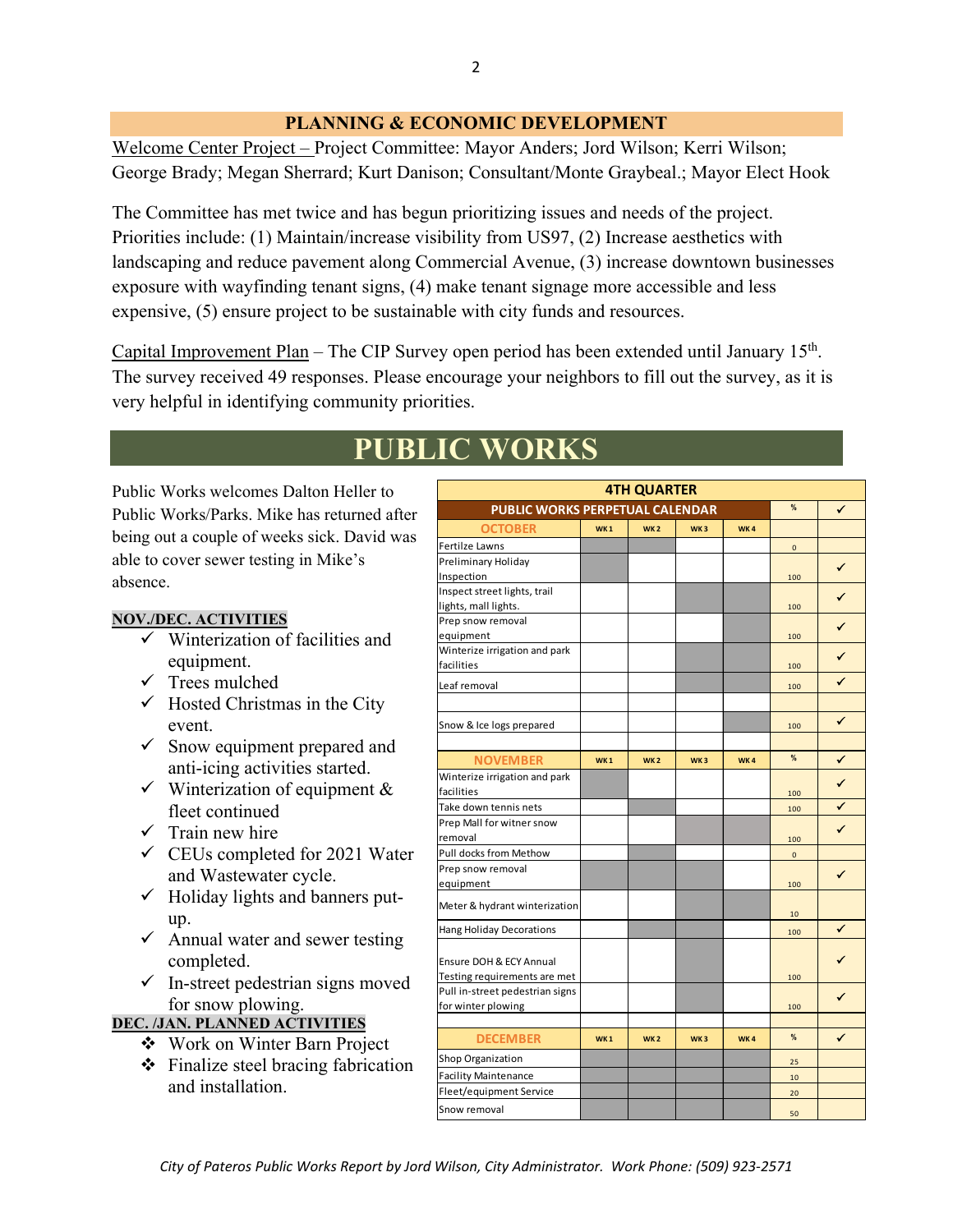- Anti-ice, plow and de-ice streets, sidewalks, and trails.
- Holiday lights & banners removed
- Pull docks at Methow Boat Launch (waiting for river levels to raise)
- Trail light fixtures cleaned and repaired
- ❖ First Aid Card training
- Install workstations at City Hall and PW office.
- $\bullet$  Winter projects blade sharpening, organization, vehicle/equipment repairs and maintenance

#### **STREET DEPARTMENT**

Snow equipment is ready for snow. New staff is being trained. Anti-icing, sanding, and salting has begun.

### **WATER DEPARTMENT**

Ben and I have spent much of the month drafting a response to the Water Right Application. We will be sending a draft letter to ECY for comment.

David has done better at keeping chorine levels within our target range. Only the Edna Street Well is online, so manganese levels\* should be extremely low. Water production for November was about 30% higher than normal, this can probably be attributed to the late warm fall.